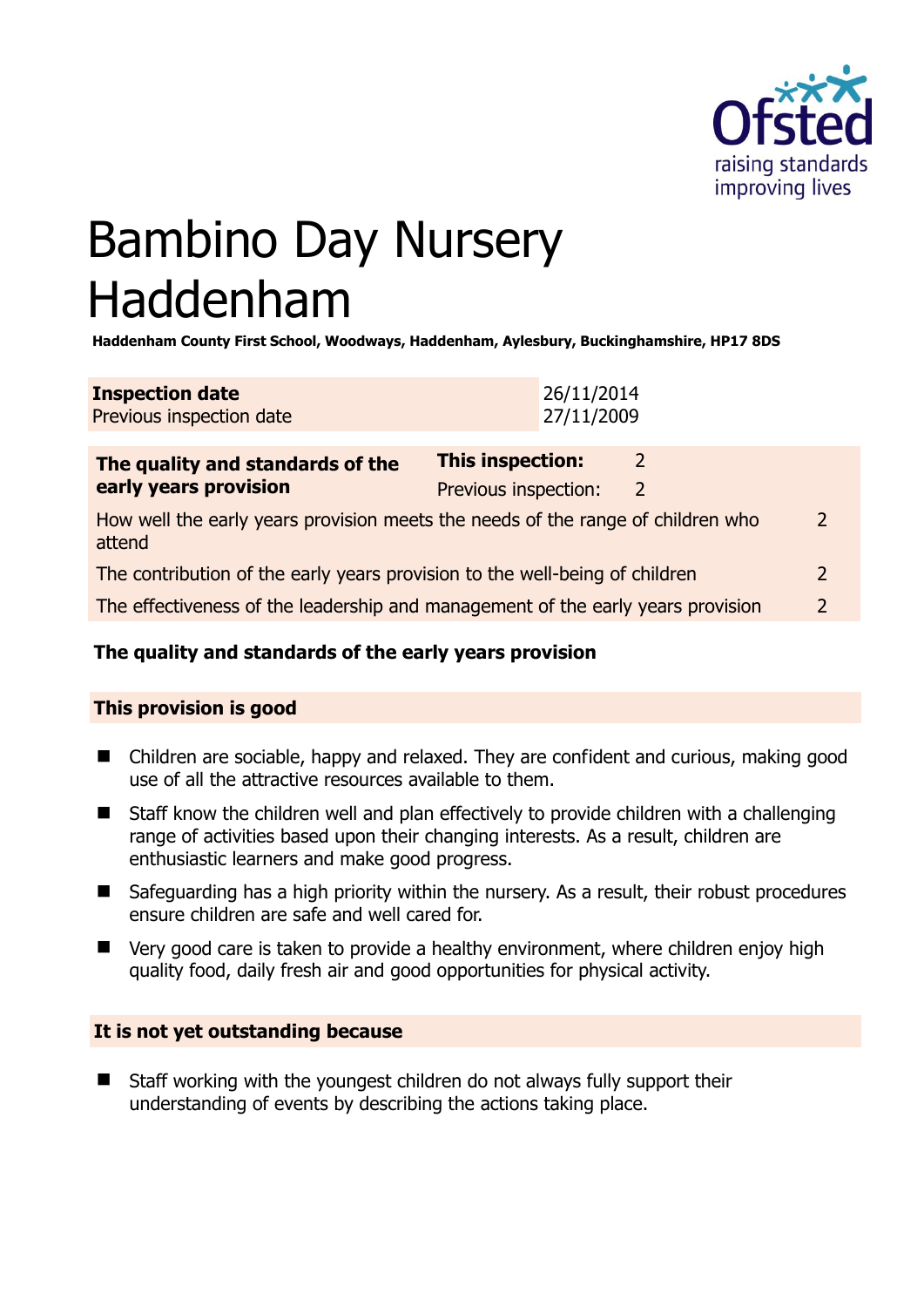## **Information about this inspection**

Inspections of registered early years provision are:

- scheduled at least once in every inspection cycle the current cycle ends on 31 July 2016
- scheduled more frequently where Ofsted identifies a need to do so, for example where provision was previously judged inadequate
- **•** brought forward in the inspection cycle where Ofsted has received information that suggests the provision may not be meeting the legal requirements of the Early Years Foundation Stage or where assessment of the provision identifies a need for early inspection
- **•** prioritised where we have received information that the provision is not meeting the requirements of the Early Years Foundation Stage and which suggests children may not be safe
- scheduled at the completion of an investigation into failure to comply with the requirements of the Early Years Foundation Stage.

## **Inspection activities**

- $\blacksquare$ The inspector took into account the views of parents and carers spoken to on the day and information included in children's assessment records and learning journals.
- The inspector held meetings with the manager and spoke to staff and children during the course of the inspection.
- The inspector observed activities in the playrooms and the outside learning environment.
- The inspector toured the premises and conducted a joint observation with the manager.
- The inspector checked a range of documentation including evidence of suitability
- and qualifications of staff working with the children, the provider's self-evaluation form and quality improvement plans.

## **Inspector**

Kim Andrews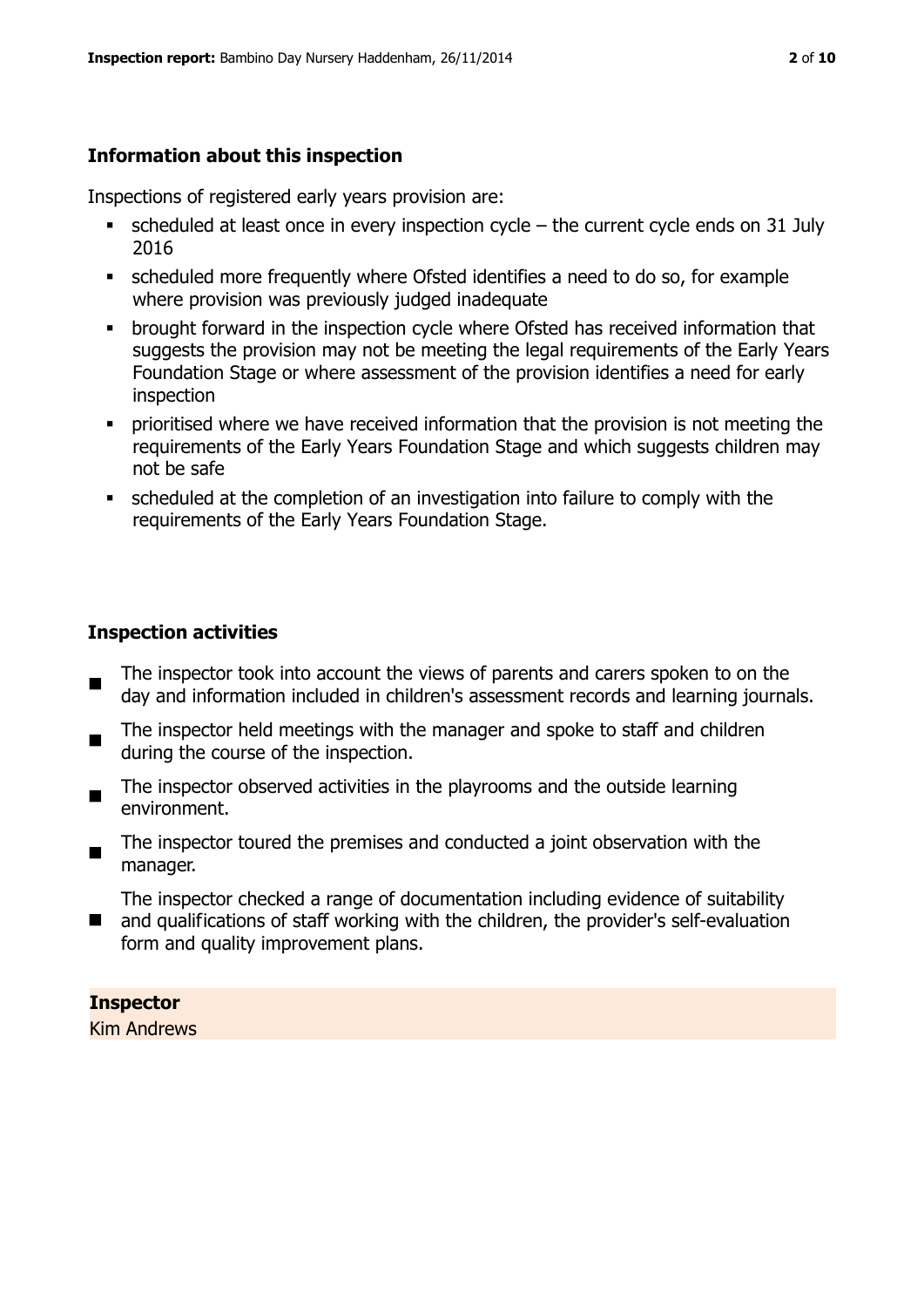#### **Full report**

#### **Information about the setting**

Bambino Day Nursery Haddenham registered in 2002. The nursery is registered on the Early Years Register and is one of five nurseries owned by Bambino Day Nurseries Ltd. It operates from premises in the grounds of Haddenham Infant School, Haddenham, Buckinghamshire. There are currently 55 children on roll. The nursery receives funding to provide free early education to children aged three and four years. Children attend for both full and part-time places. The nursery supports children who speak English as an additional language and can support children who have special educational needs and/or disabilities. There is wheelchair access for adults and children. The nursery opens for 51 weeks of the year from 8.00am until 6.00pm. There are 11 members of staff who work directly with the children. The manager holds an early years degree and six staff hold appropriate early years qualifications. There is also a cook.

#### **What the setting needs to do to improve further**

#### **To further improve the quality of the early years provision the provider should:**

 provide more support for babies to develop their understanding of the world by using words more consistently to link with actions in their play and care routines.

#### **Inspection judgements**

#### **How well the early years provision meets the needs of the range of children who attend**

Children enjoy a broad range of interesting and challenging learning experiences, which promote good progress. Staff demonstrate skill in observing and evaluating children's learning. Each child has a comprehensive learning journal that contains written observations, examples of their work and photographs. Staff share formal assessments of children's development with parents, including the progress checks for two-year-olds. Staff are observant and keep notes about children's interests and preferences. They use this knowledge to plan appropriate experiences. This attention to planning promotes each child's learning and development. As a result, children make good progress towards the early learning goals

The book corners in each room attract children and they can look at books by themselves or with others. The older children enjoy listening to stories. They join in and become excited as they recall what is going to happen next. Staff build on children's interest to extend their learning well. For example, during the inspection, they gave children the opportunity to use art and craft materials to make pictures from the story. Staff also encouraged children's vocabulary by adding describing words such as 'shiny' and 'crunchy' as they spoke about the pictures. Staff interact with older children and show a genuine interest in what they are saying, asking questions and listening to their responses. They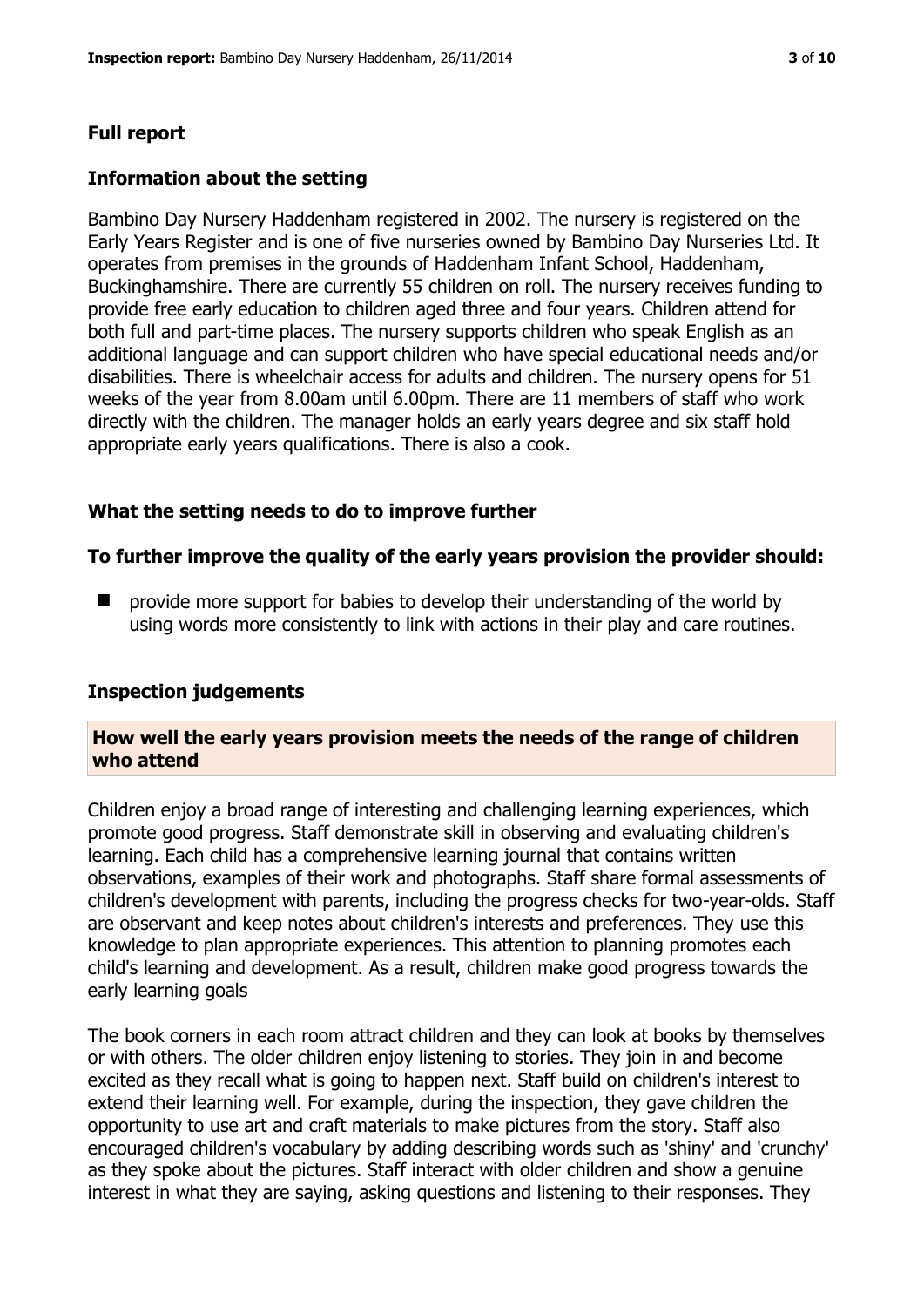also request keywords from parents for children who are learning English as an additional language. This helps with communication and allows children to use and hear their home languages in the nursery environment. Babies and young children have ample opportunities to explore and investigate as staff ensure there is free floor space for them to crawl and toddle. Staff in the baby room promote language well overall but are slightly inconsistent when reinforcing children's understanding by linking words to actions as they play. This means that children do not always receive full support to think and make connections.

Staff provide children with good opportunities to develop their mathematical knowledge throughout the nursery. For instance, children regularly sing counting songs and rhymes that help simple addition and subtraction skills. During an activity at the sand tray, staff talked to children about the size and shape of the containers they were using, helping them to think about capacity. Children also benefit from opportunities to learn about weighing and measuring whilst cooking.

Children can freely access outdoor play, which ensures they have plenty of physical exercise. The extensive outdoor area is very well organised to allow for different play choices. For example, there are books and a 'rummage box' available, as well as climbing and construction. Children also enjoy the large sandpit where they explore and build with toy diggers, crates and tools. Elsewhere, children investigate how fast their toy cars can roll down drainpipes, and water trays contain a range of toys that can float or sink. Children plant and harvest vegetables, including carrots, potatoes, onions and courgettes, which the cook uses in their meals. Children learn about the growing sequence of plants with pictures that inform them how sunshine and water help the seeds to grow. There is good consideration for children's individual learning styles in this stimulating environment.

## **The contribution of the early years provision to the well-being of children**

There are effective key person arrangements throughout the nursery. For example, key persons work closely with parents to gather information about babies' sleeping and eating routines from home, so that they can mirror these in the nursery. As a result, babies soon form strong attachments to their key person and other staff. Adults know how to comfort or distract children if they are distressed. Settling-in procedures are well established and help children separate from their parents and become confident in their new environment. As a result, children are emotionally secure and confident to face their next stage of learning. Parents value the trusting relationships they maintain with staff. Staff place a high priority on sharing information with parents and carers on arrival and collection. They use friendly discussions and daily diaries effectively to keep parents informed about their child's day. Good planning ensures that children's moves within the nursery to the next room are as smooth as possible.

The nursery offers a stimulating and well-resourced environment throughout. Resources are well organised to offer children freedom of choice. For example, low-level storage enables children to choose the resources they wish to use. Each room contains a good range of age-appropriate furniture and equipment to ensure that children can play in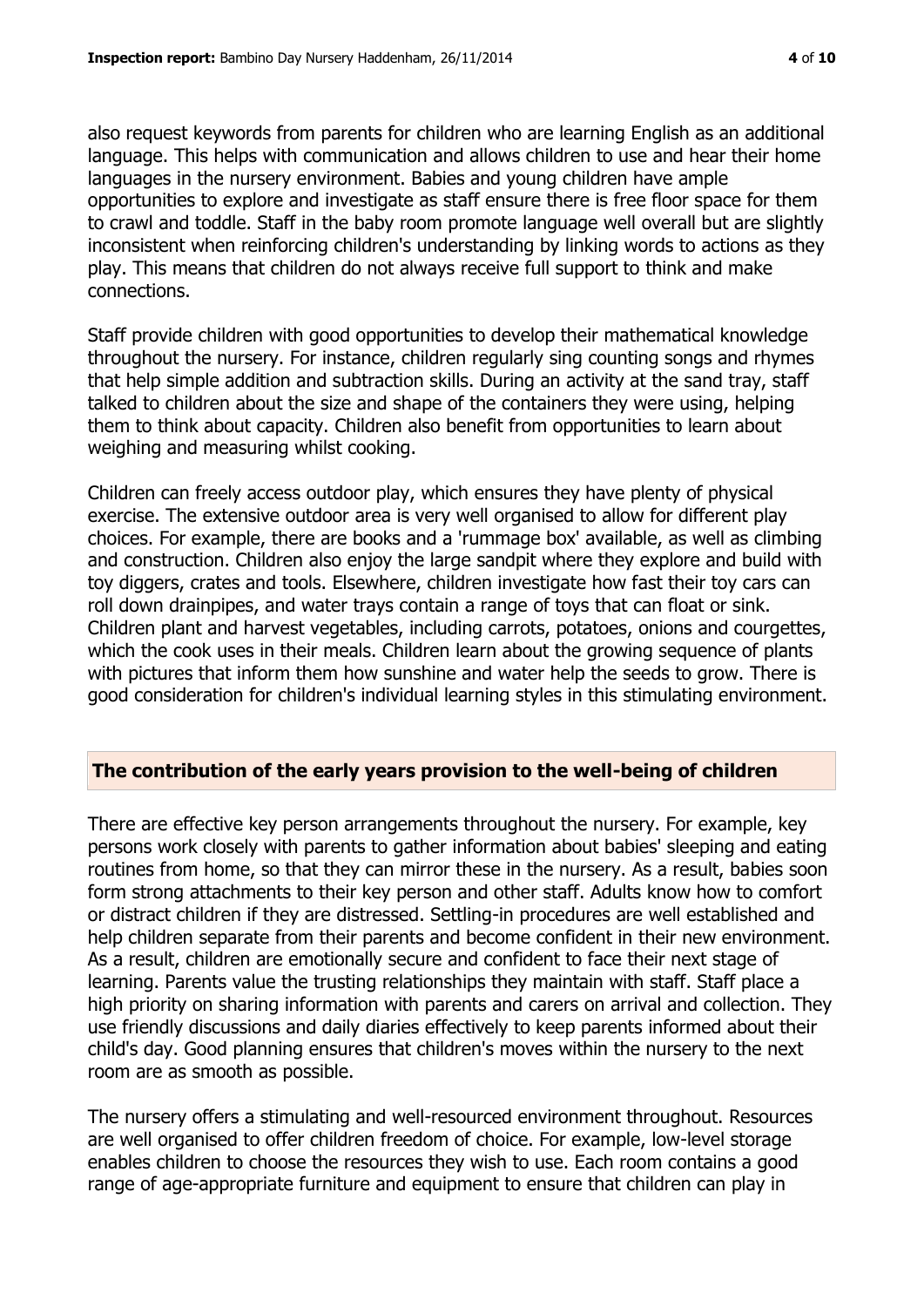comfort and safety. The decoration of each room is inviting, with attractive displays of children's artwork. Staff deployment is effective across the nursery and staff act as good role models. They praise children for being polite and helpful. All staff consistently apply agreed strategies and provide children with clear guidance about what is acceptable behaviour. As a result, children play well together. They learn to share, take turns and take account of the views and feelings of others.

Children have extensive opportunities to play in the fresh air where they benefit from a wealth of outdoor learning experiences. As a result, children become confident in their physical skills and abilities. They begin to become independent as they receive encouragement to do things for themselves. For example, younger children choose when and what they want for snack and older children pour their own drinks and serve their own meals. Children learn to put on their coats and shoes for outdoor play, and put on their own aprons for water and art activities. This helps develop their confidence and build their self-esteem so they have the skills and attitudes that will help them in the next stage in their learning, including school.

Children clearly feel safe as they move around the nursery confidently. Children receive reminders to be careful and simple explanations appropriate to their levels of understanding. For example, staff encourage them to consider what might happen if they run when they play indoors. Staff help children learn about the importance of washing hands before eating, and after coming in from the garden. This helps them to learn about good hygiene practices. Staff use mealtimes as a good opportunity for children to develop independence and learn about the importance of a healthy diet.

## **The effectiveness of the leadership and management of the early years provision**

The manager has a good knowledge of the Early Years Foundation Stage. She understands her responsibilities in meeting both the welfare requirements and the learning and development requirements. There are robust vetting procedures to help ensure staff are suitable to work with children. In addition, staff implement policies and procedures, complete risk assessments and carry out fire evacuation procedures to further help protect children. The manager is enthusiastic and committed to continually improving the learning experiences for all children. She provides good guidance for staff and sets high standards for the quality of the provision. There are effective systems for monitoring the quality of teaching and learning across the nursery. Key persons ensure that learning journals are up to date and that they have identified appropriate next steps for each child, which feed into the planning cycle. As a result, all children are making good progress towards the early learning goals, given their starting points.

The manager regularly reflects on the practice and environment, and sets targets for improvement. She strives to ensure that the nursery is continuously improving. For example, the manager organises peer observations where staff reflect on each other's activities. Staff have opportunities to meet up regularly and to evaluate and share ideas. Therefore, they are sharing good practice and utilising the skills and expertise of their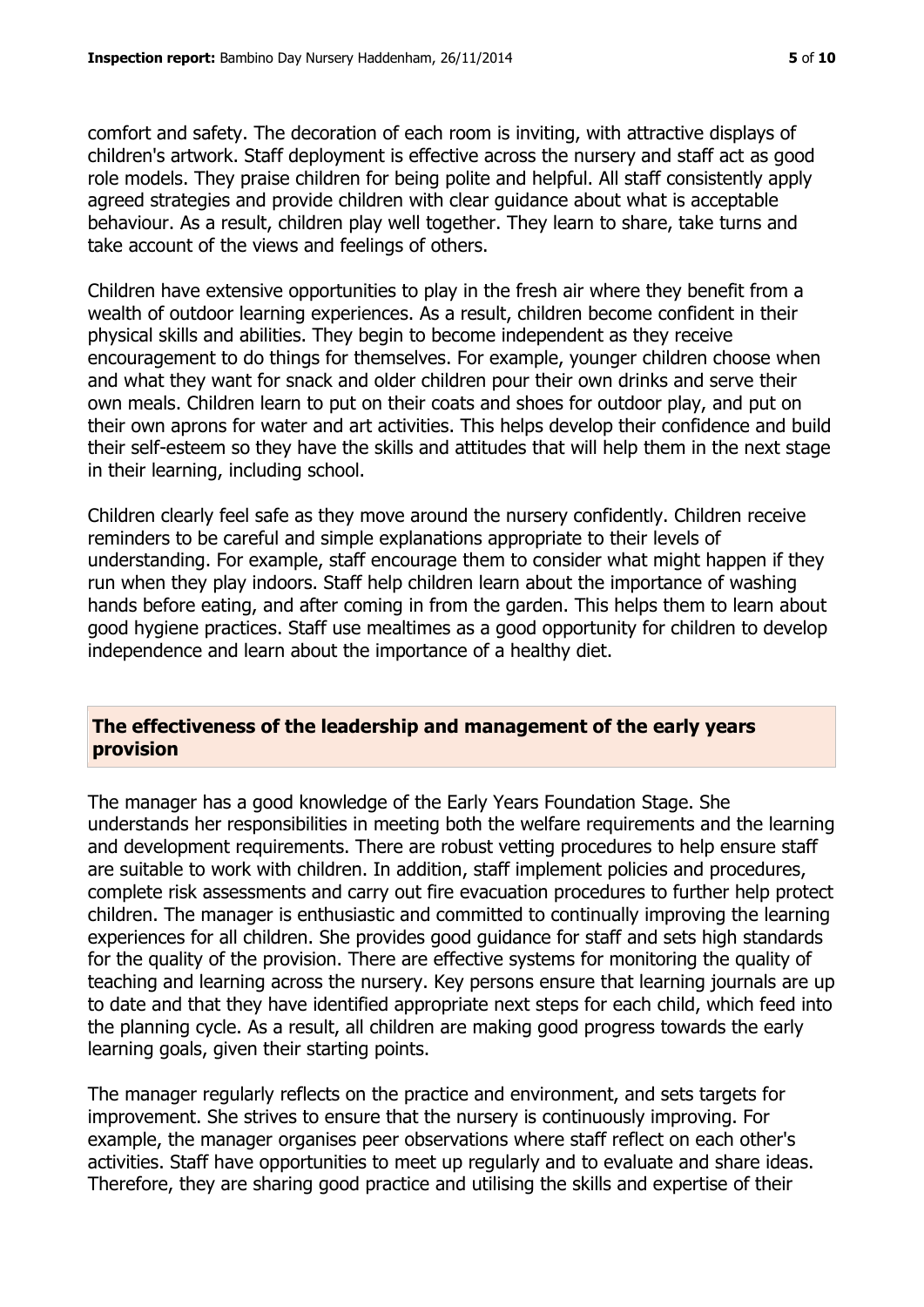colleagues effectively. Parents and children's views and ideas also support continuous improvement to the environment and the provision.

Partnerships with parents are strong and they comment about how happy and settled their children are in the nursery. They value the informative parents' evenings and the friendly and welcoming staff. Staff complete training to identify gaps in children's development and know how to support children's additional needs when necessary. This includes working with other professionals to help children reach their full potential. For example, the nursery has strong partnership arrangements with other nurseries in the group and there is an effective relationship with the local school.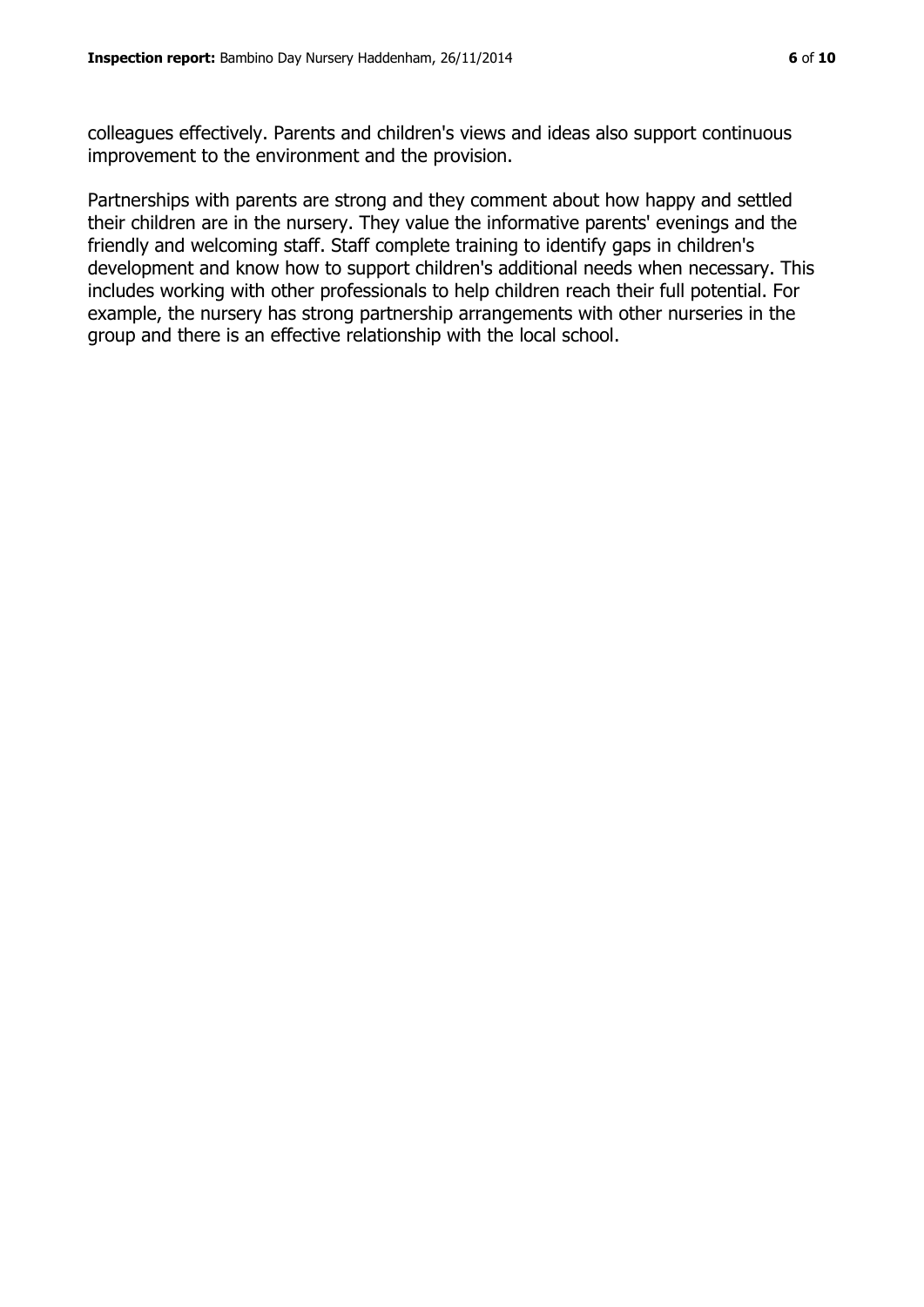## **What inspection judgements mean**

## **Registered early years provision**

| <b>Grade</b> | <b>Judgement</b>        | <b>Description</b>                                                                                                                                                                                                                                                                                                                                                                                |
|--------------|-------------------------|---------------------------------------------------------------------------------------------------------------------------------------------------------------------------------------------------------------------------------------------------------------------------------------------------------------------------------------------------------------------------------------------------|
| Grade 1      | Outstanding             | Outstanding provision is highly effective in meeting the needs<br>of all children exceptionally well. This ensures that children are<br>very well prepared for the next stage of their learning.                                                                                                                                                                                                  |
| Grade 2      | Good                    | Good provision is effective in delivering provision that meets<br>the needs of all children well. This ensures children are ready<br>for the next stage of their learning.                                                                                                                                                                                                                        |
| Grade 3      | Requires<br>improvement | The provision is not giving children a good standard of early<br>years education and/or there are minor breaches of the<br>safeguarding and welfare requirements of the Early Years<br>Foundation Stage. We re-inspect nurseries and pre-schools<br>judged as requires improvement within 12 months of the date<br>of inspection.                                                                 |
| Grade 4      | Inadequate              | Provision that is inadequate requires significant improvement<br>and/or enforcement action. The provision is failing to give<br>children an acceptable standard of early years education and/or<br>is not meeting the safeguarding and welfare requirements of<br>the Early Years Foundation Stage. It will be monitored and<br>inspected again within six months of the date of this inspection. |
| Met          |                         | There were no children present at the time of the inspection.<br>The inspection judgement is that the provider continues to<br>meet the requirements for registration.                                                                                                                                                                                                                            |
| Not met      |                         | There were no children present at the time of the inspection.<br>The inspection judgement is that the provider does not meet<br>the requirements for registration.                                                                                                                                                                                                                                |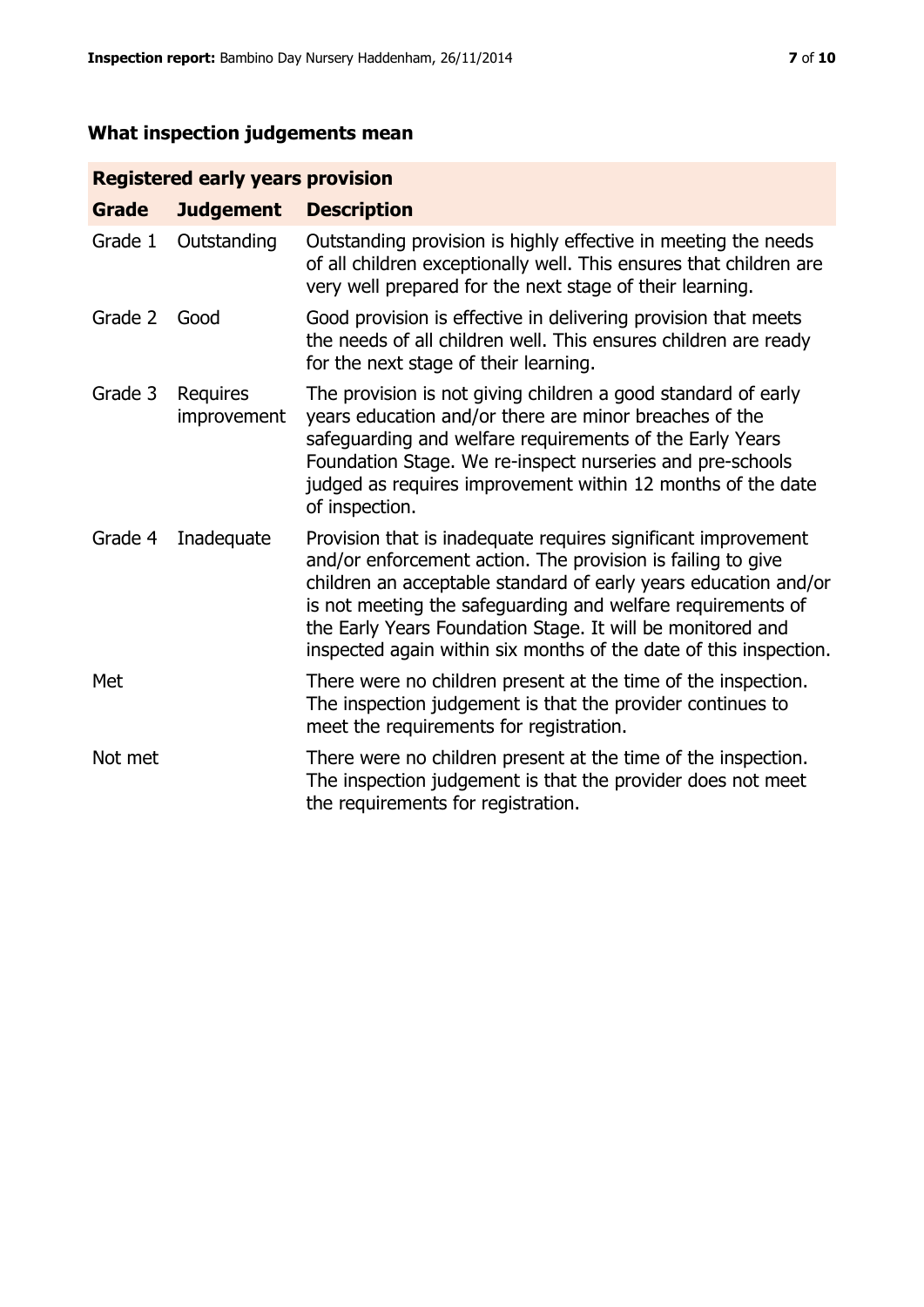## **Inspection**

This inspection was carried out by Ofsted under sections 49 and 50 of the Childcare Act 2006 on the quality and standards of provision that is registered on the Early Years Register. The registered person must ensure that this provision complies with the statutory framework for children's learning, development and care, known as the Early Years Foundation Stage.

## **Setting details**

| Unique reference number       | EY244472                      |
|-------------------------------|-------------------------------|
| <b>Local authority</b>        | <b>Buckinghamshire</b>        |
| <b>Inspection number</b>      | 832944                        |
| <b>Type of provision</b>      | Full-time provision           |
| <b>Registration category</b>  | Childcare - Non-Domestic      |
| Age range of children         | $0 - 6$                       |
| <b>Total number of places</b> | 46                            |
| Number of children on roll    | 55                            |
| <b>Name of provider</b>       | Bambino Day Nurseries Limited |
| Date of previous inspection   | 27/11/2009                    |
| <b>Telephone number</b>       | 01844 292678                  |

Any complaints about the inspection or the report should be made following the procedures set out in the guidance *'Complaints procedure: raising concerns and making complaints* about Ofsted', which is available from Ofsted's website: www.ofsted.gov.uk. If you would like Ofsted to send you a copy of the guidance, please telephone 0300 123 4234, or email enquiries@ofsted.gov.uk.

## **Type of provision**

For the purposes of this inspection the following definitions apply:

Full-time provision is that which operates for more than three hours. These are usually known as nurseries, nursery schools and pre-schools and must deliver the Early Years Foundation Stage. They are registered on the Early Years Register and pay the higher fee for registration.

Sessional provision operates for more than two hours but does not exceed three hours in any one day. These are usually known as pre-schools, kindergartens or nursery schools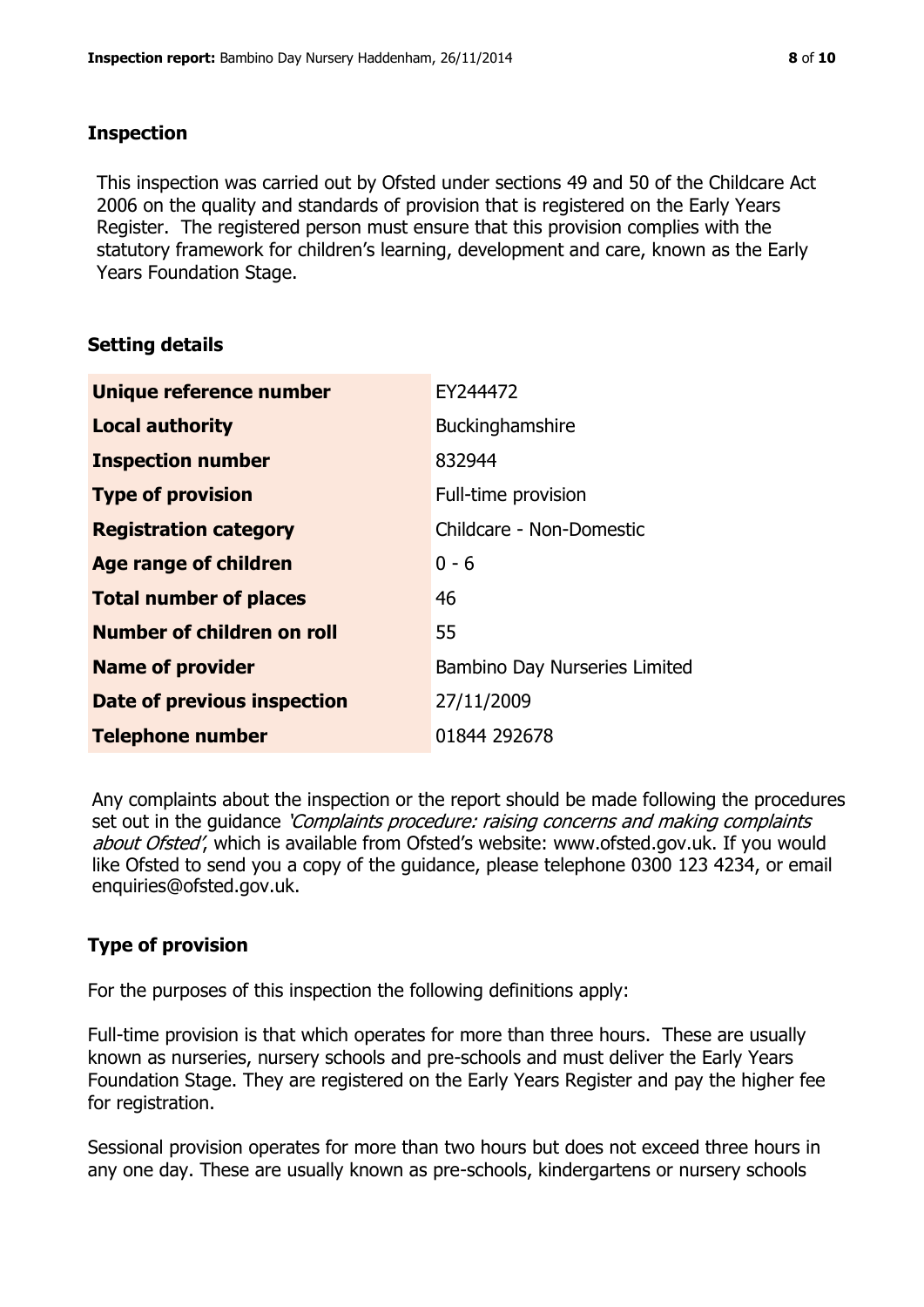and must deliver the Early Years Foundation Stage. They are registered on the Early Years Register and pay the lower fee for registration.

Childminders care for one or more children where individual children attend for a period of more than two hours in any one day. They operate from domestic premises, which are usually the childminder's own home. They are registered on the Early Years Register and must deliver the Early Years Foundation Stage.

Out of school provision may be sessional or full-time provision and is delivered before or after school and/or in the summer holidays. They are registered on the Early Years Register and must deliver the Early Years Foundation Stage. Where children receive their Early Years Foundation Stage in school these providers do not have to deliver the learning and development requirements in full but should complement the experiences children receive in school.